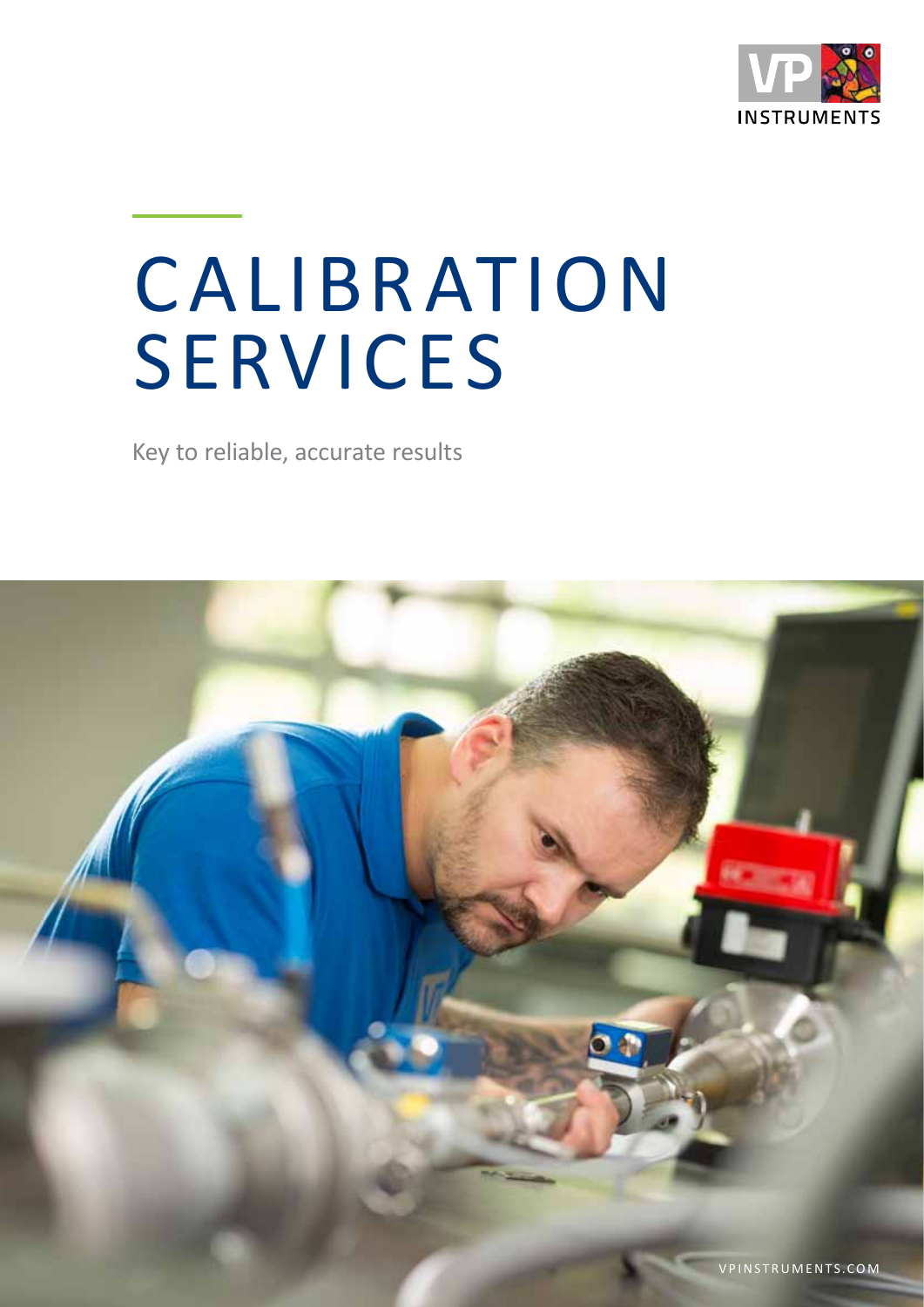## Calibration services

Maintain the high-quality standard of your instruments and have confidence in their measurement accuracy with the VPInstruments service programs. Make sure that the cornerstone of your daily decisions is in excellent shape. VPInstruments offers flow meter calibration services at a state of the art calibration facility. Our calibration equipment is maintained under our ISO 9001 Quality Management System and is traceable to National Standards.

#### **VPInstruments offers the following service options:**

#### **Exchange service**

- > 3 to 5 year subscription
- > Single service

#### **All-in service**

- > 3 to 5 year subscription
- > Single service

## The best option for you

For your easy decision making, here is a concise overview of the Service Programs.

|                                         | <b>EXCHANGE SERVICE</b>                                    | <b>ALL-IN SERVICE</b>                                                                          |
|-----------------------------------------|------------------------------------------------------------|------------------------------------------------------------------------------------------------|
| Procedure                               | Exchange VPFlowScope will be shipped<br>to customer first. | VPFlowScope will be send to<br>VPInstruments. After recalibration,<br>it will be shipped back. |
| Downtime                                | Negligible                                                 | 2-3 weeks                                                                                      |
| Re-calibration                          |                                                            | Included                                                                                       |
| Cleaning                                |                                                            | Included                                                                                       |
| Repairs included (normal wear and tear) | $\sim$                                                     | Included                                                                                       |
| Warranty extension                      | 12 months                                                  |                                                                                                |
| Subscription                            | 3 or 5 years                                               |                                                                                                |
| Your benefits                           | Guaranteed reliable results                                |                                                                                                |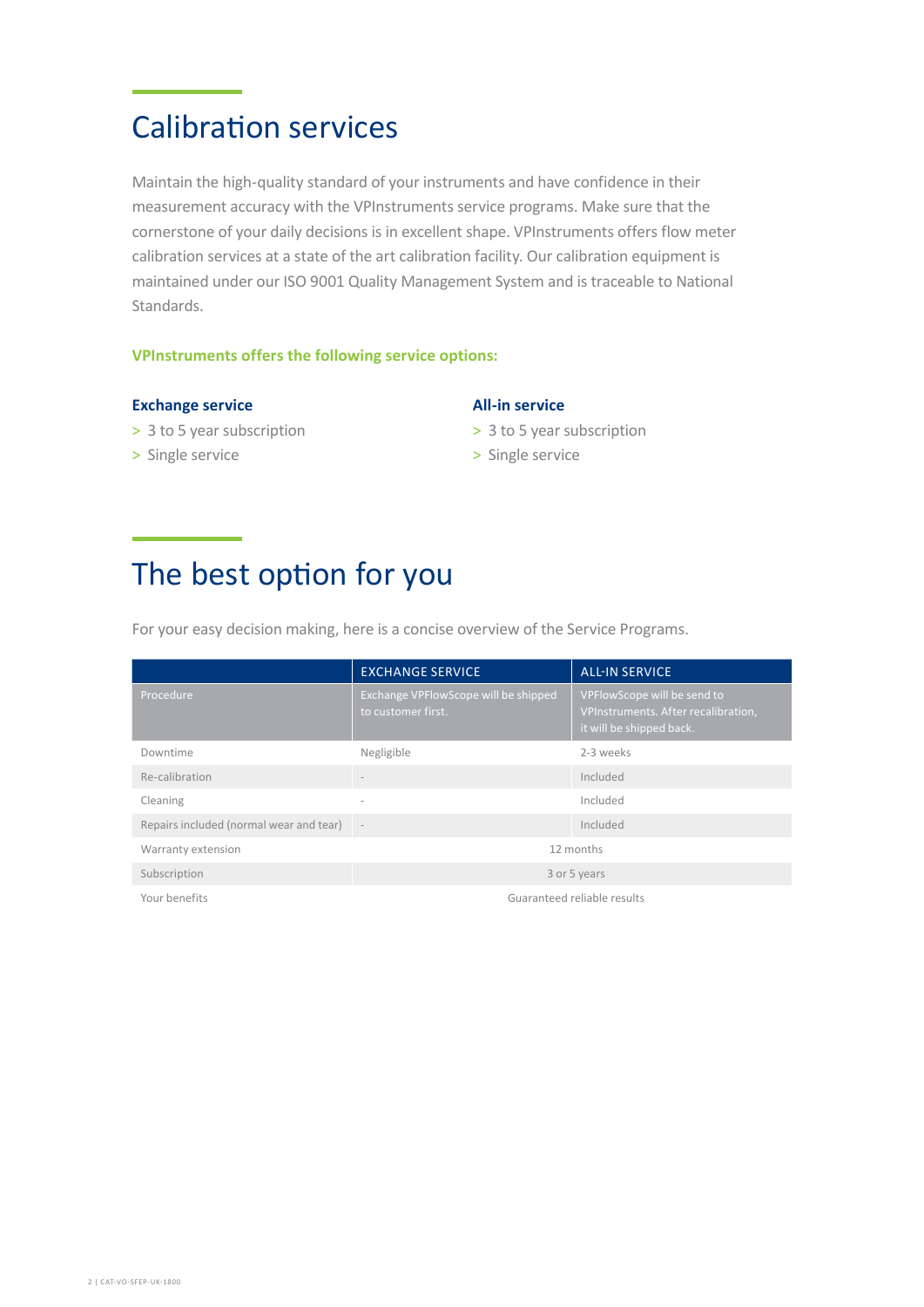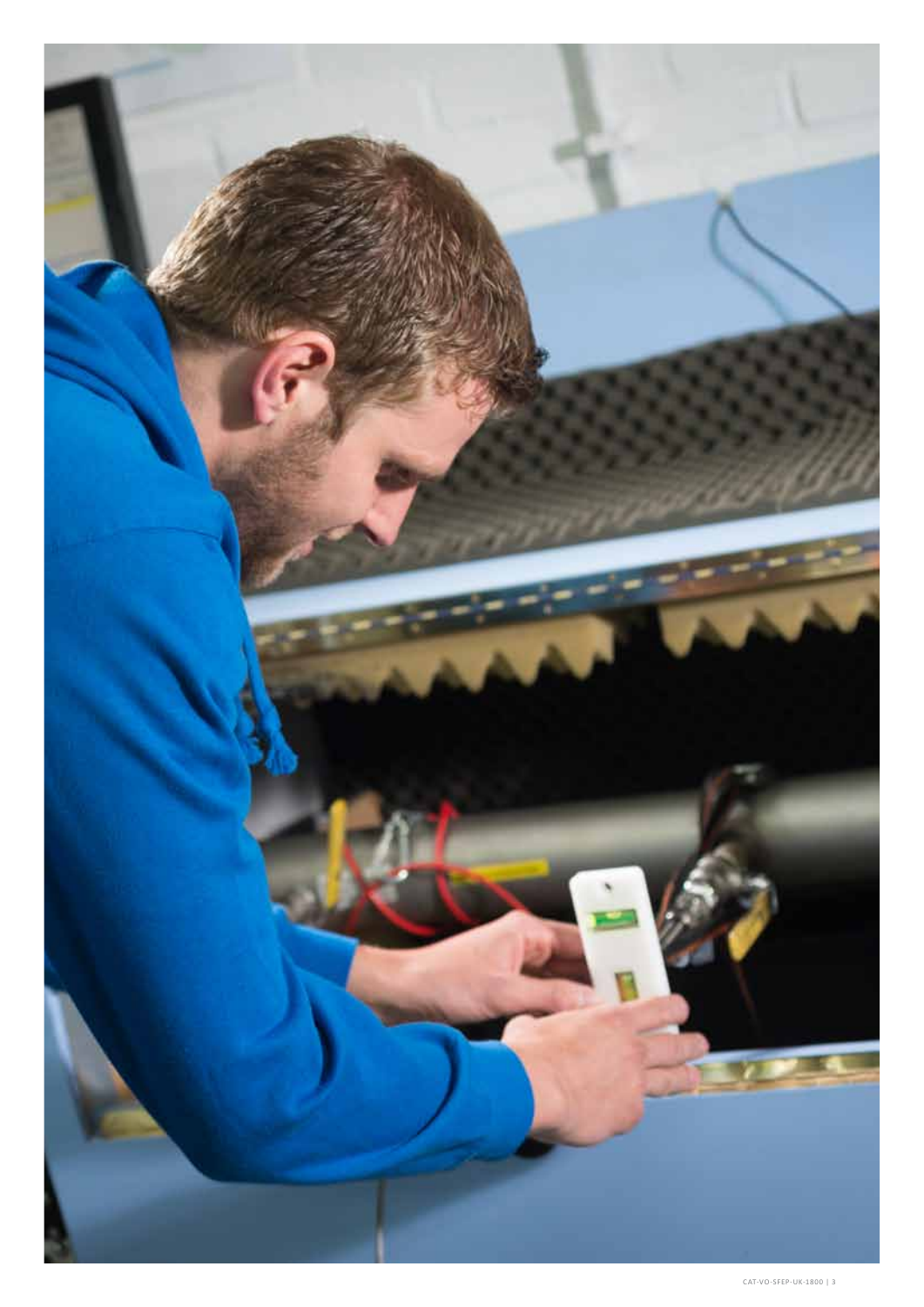## Exchange Service

With the Exchange Service, you save money and time, without losing your data. How does it work? You order an exchange VPFlowScope probe and upon receipt of your request, we send you an exchange VPFlowScope probe that is fully refurbished. Upon arrival, you can replace the VPFlowScope probe in one single maintenance activity! Afterwards you ship the original VPFlowScope probe back to us.

#### **Exchange subscription**

We offer an exchange subscription contract for a period of 3 or 5 years.\*

#### **Main advantages**

- a. Full warranty on the exchange flow meters during the entire subscription period.\*\*
- b. An attractive 7.5% (3 year) and 15% (5 year) discount when compared to the single exchange price.\*\*\*
- c. We take care of your planning. Based on the agreed exchange interval, we will send you the flow meter(s) in time for each scheduled exchange. Once you receive the flow meter(s) you know it is time to initiate your maintenance procedure.

#### **Single exchange as needed**

You can also order a single, one-time exchange when you need it.\*\*\*

## All-in service

When you choose our all-in service, you send back the VPFlowScope to VPInstruments in Delft, the Netherlands. After receiving the VPFlowScope, we service it and ship it back to you.

#### **The VPInstruments all-in service consists of:**

- > Inspection
- > Cleaning
- > Repair
- > Re-calibration
- > Firmware updates
- > Warranty extension (1 year)

#### **Service subscription**

We offer an all-in service subscription contract for a period of 3 or 5 years.

*\* The Exchange Service only pertains to the D0 versions. Displays and other accessories are not included in the Exchange Service, as they do not need recalibration.*

*<sup>\*\*</sup> A life time warranty during the exchange subscription is based on a recalibration period of 12 months.*

*<sup>\*\*\*</sup> Additional costs may apply to products which have not been maintained for over 36 months.*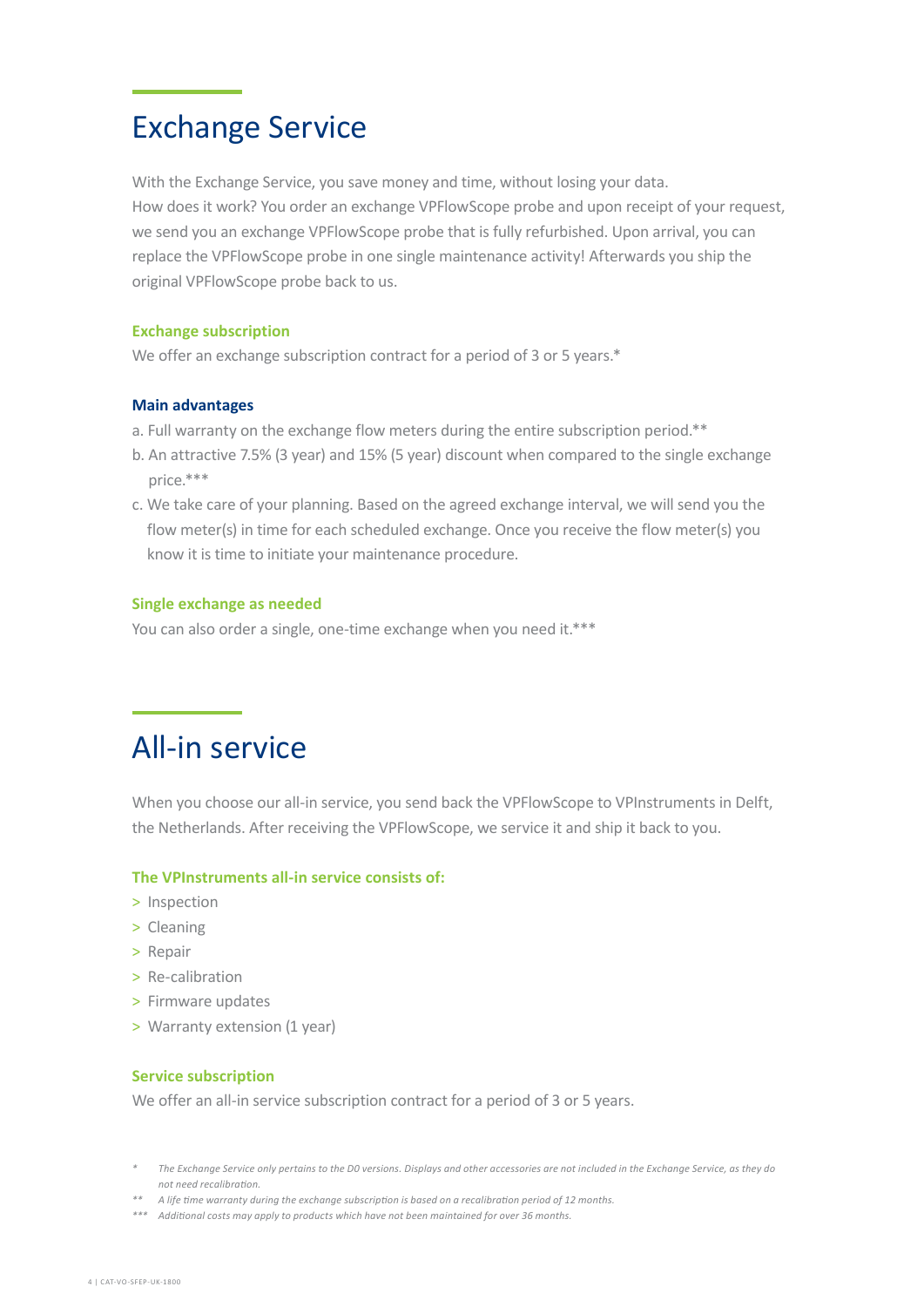#### **Main advantages**

- a. Full warranty on the flow meters during the subscription period.\*
- b. An attractive 7.5% (3 year) and 15% (5 year) discount when compared to the single all-in service price.\*\*
- c. Fixed planning for service: every 12 months you will get an automatic reminder.

#### **Single all-in service as needed**

You can also order a single, all-in service when you need it.\*\*

## VPFlowScope M: no more recalibration

Unlike traditional flow meters, the VPFlowScope M does not require traditional recalibration. Recalibration is a matter of changing the patented VPSensorCartridge®. Besides the benefit of almost zero downtime, you also have less customs / on-site paperwork and lower transport costs.

#### **Benefits**

- > No downtime
- > Less customs paperwork
- > Lower transport costs

*\* A life time warranty during the all-in service subscription is based on a recalibration period of 12 months.*

*\*\* Additional costs may apply to products which have not been maintained for over 36 months.*

**VPFlowScope** 

SCFM  $\sim$ 

erwas sipinstruments co

dels<sup>F</sup>

COR

 $703$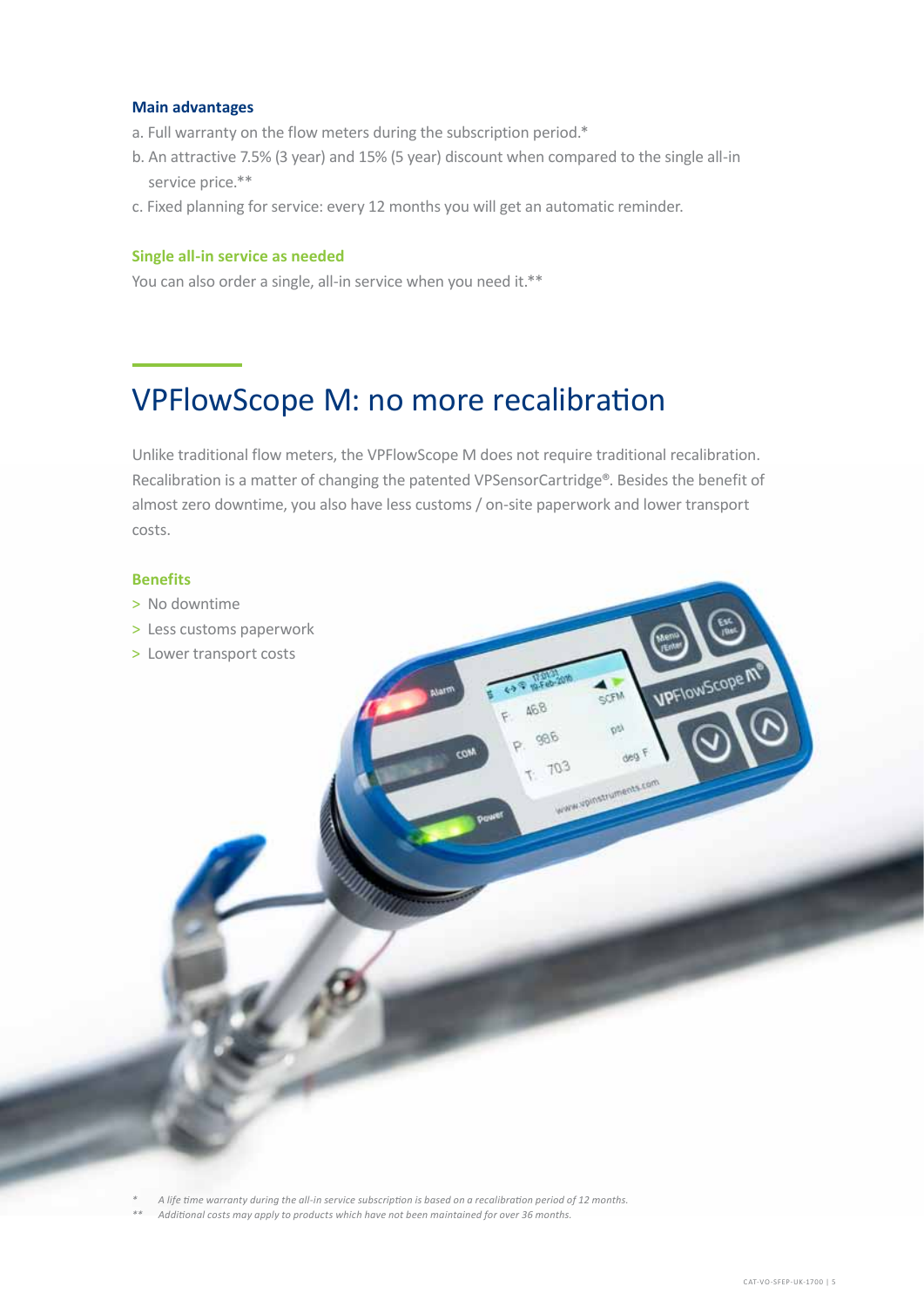## Why calibration?

You have chosen VPInstruments flow meters to deliver reliable, traceable measurement results. Reliable measurement data is key to making the right decisions. Since sensors and electronics may drift, might get polluted or mechanically wear out, it is important to maintain and calibrate your meters using a reliable, traceable reference standard.

For most instruments the recommended re-calibration interval is annually. The best interval is dependent on the application, on air quality, the intensity of use, and process parameters, etc. For example:

#### Air quality

When your air quality is poor, fouling of the flow meter sensor element can occur or it can even damage the sensor. Your flow meter might need recalibration more often than once a year. ISO 8753.1 is a reference for air quality that might help you determine the best recalibration interval for your situation.

#### Legislation / certification

If you are a company that is ISO 9001 or ISO 50001 certified, regular recalibration is mandatory. The calibration interval for each instrument needs to be defined by a company policy and then adhered to.

#### Energy monitoring

If your goal is energy savings, you need to make sure your equipment is recalibrated on a regular basis to avoid basing decisions on

incorrect data. We recommend an annual re-calibration for these applications.

#### Auditors

Professional air auditors need equipment that is maintained, calibrated and in excellent condition.

As an auditor, you might want to insist on recalibrating your equipment before every audit. Your customers must have confidence in your results, which should be traceable to a National Standard.

#### Incidents

For example, if a flow meter is exposed to physical conditions which are out of the specifications, the internal sensor could be damaged. Unless you do a calibration check after an incident, you will not know for sure that the sensor is working correctly.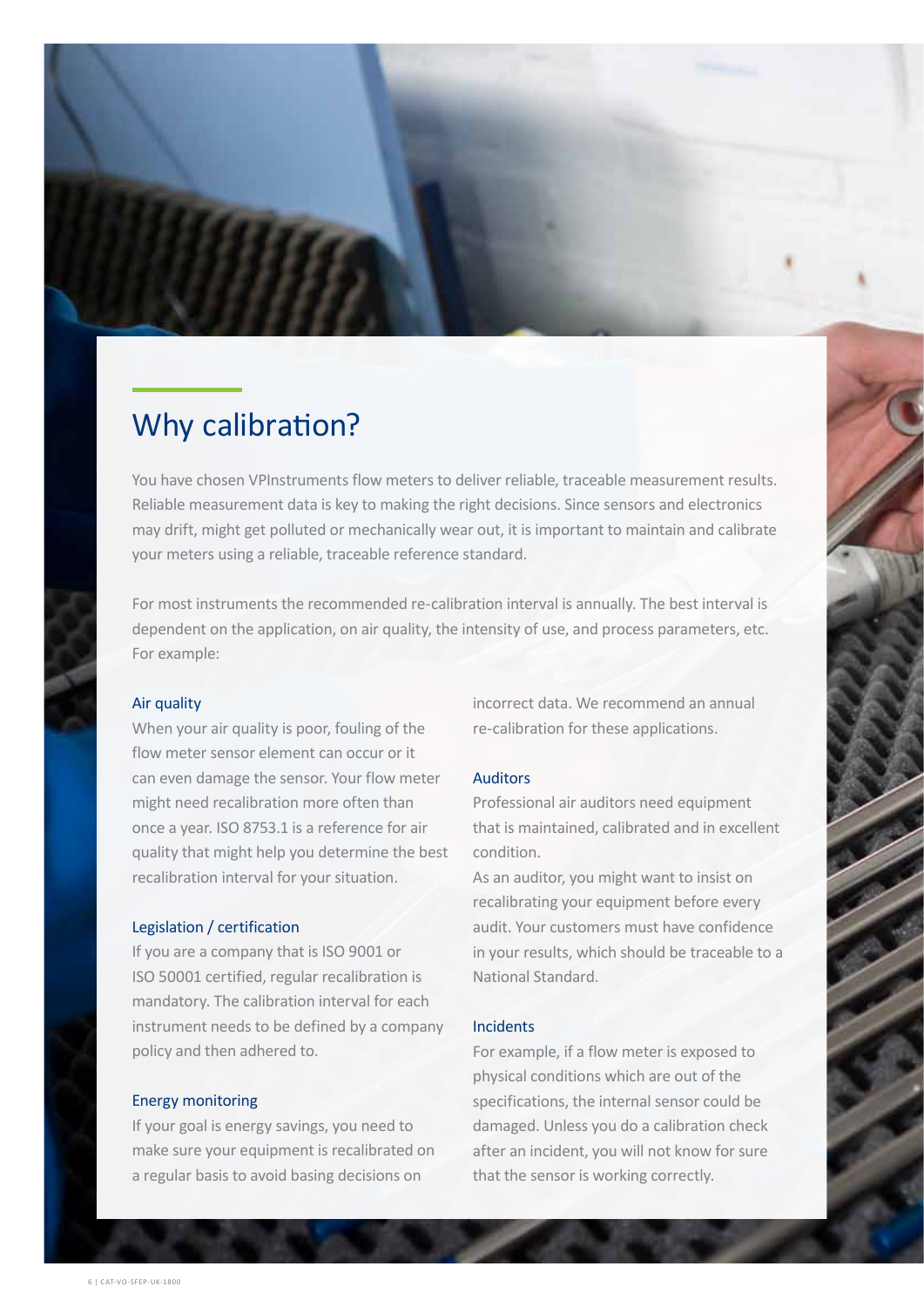